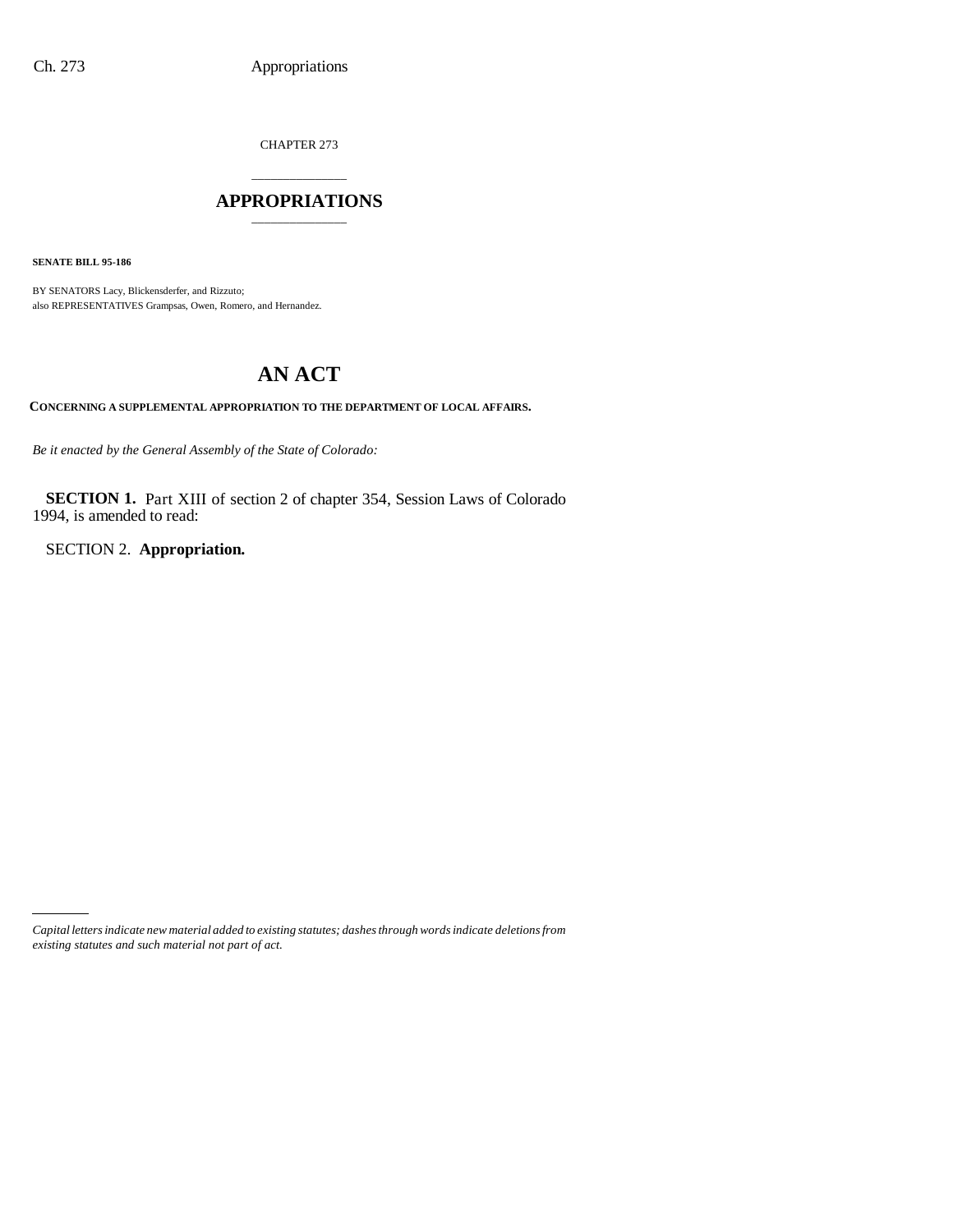|                   |              |                | <b>APPROPRIATION FROM</b> |              |              |                |  |
|-------------------|--------------|----------------|---------------------------|--------------|--------------|----------------|--|
| <b>ITEM &amp;</b> | <b>TOTAL</b> | <b>GENERAL</b> | <b>GENERAL</b>            | CASH         | CASH         | <b>FEDERAL</b> |  |
| <b>SUBTOTAL</b>   |              | <b>FUND</b>    | <b>FUND</b>               | <b>FUNDS</b> | <b>FUNDS</b> | <b>FUNDS</b>   |  |
|                   |              |                | <b>« EXEMPT</b>           |              | e EXEMPT     |                |  |

**PART XIII DEPARTMENT OF LOCAL AFFAIRS**

#### **(1) EXECUTIVE DIRECTOR'S OFFICE**

| (A) Administration            |         |                |                     |                          |         |
|-------------------------------|---------|----------------|---------------------|--------------------------|---------|
| <b>Personal Services</b>      | 776,210 | 394,719        |                     | 381,491 $(T)^a$          |         |
|                               |         | $(7.0$ FTE $)$ |                     | $(7.0$ FTE)              |         |
| Group Health and Life         | 481,794 | 239,751        | 19,867 <sup>b</sup> | 33,646 $\degree$         | 188,530 |
| Short-term Disability         | 14,739  | 10,367         | 1,000 <sup>b</sup>  | $3,372$ °                |         |
| Salary Survey and             |         |                |                     |                          |         |
| Anniversary Increases         | 236,269 | 148,865        | 2,761 <sup>b</sup>  | 17,006 °                 | 67,637  |
| Workers' Compensation         | 121,488 | 111,769        | 273 <sup>b</sup>    | 9,446°                   |         |
| <b>Operating Expenses</b>     | 526,895 | 376,051        | 3,800 <sup>d</sup>  | $24,354$ $^{\circ}$      | 122,690 |
| <b>Legal Services</b>         | 122,666 | 98,133         |                     | $20,853$ $\degree$       | 3,680   |
| <b>Purchase of Services</b>   |         |                |                     |                          |         |
| from Computer Center          | 5,518   | 5,206          |                     | 312 <sup>c</sup>         |         |
| Payment to Risk Management    |         |                |                     |                          |         |
| and Property Funds            | 38,940  | 35,397         |                     | 3,543°                   |         |
| <b>Vehicle Lease Payments</b> | 69,088  | 69,088         |                     |                          |         |
| <b>ADP</b> Capital Outlay     | 17,528  | 15,628         |                     | 1,900 °                  |         |
| <b>Leased Space</b>           | 24,115  | 23,000         |                     | $1,115$ (T) <sup>f</sup> |         |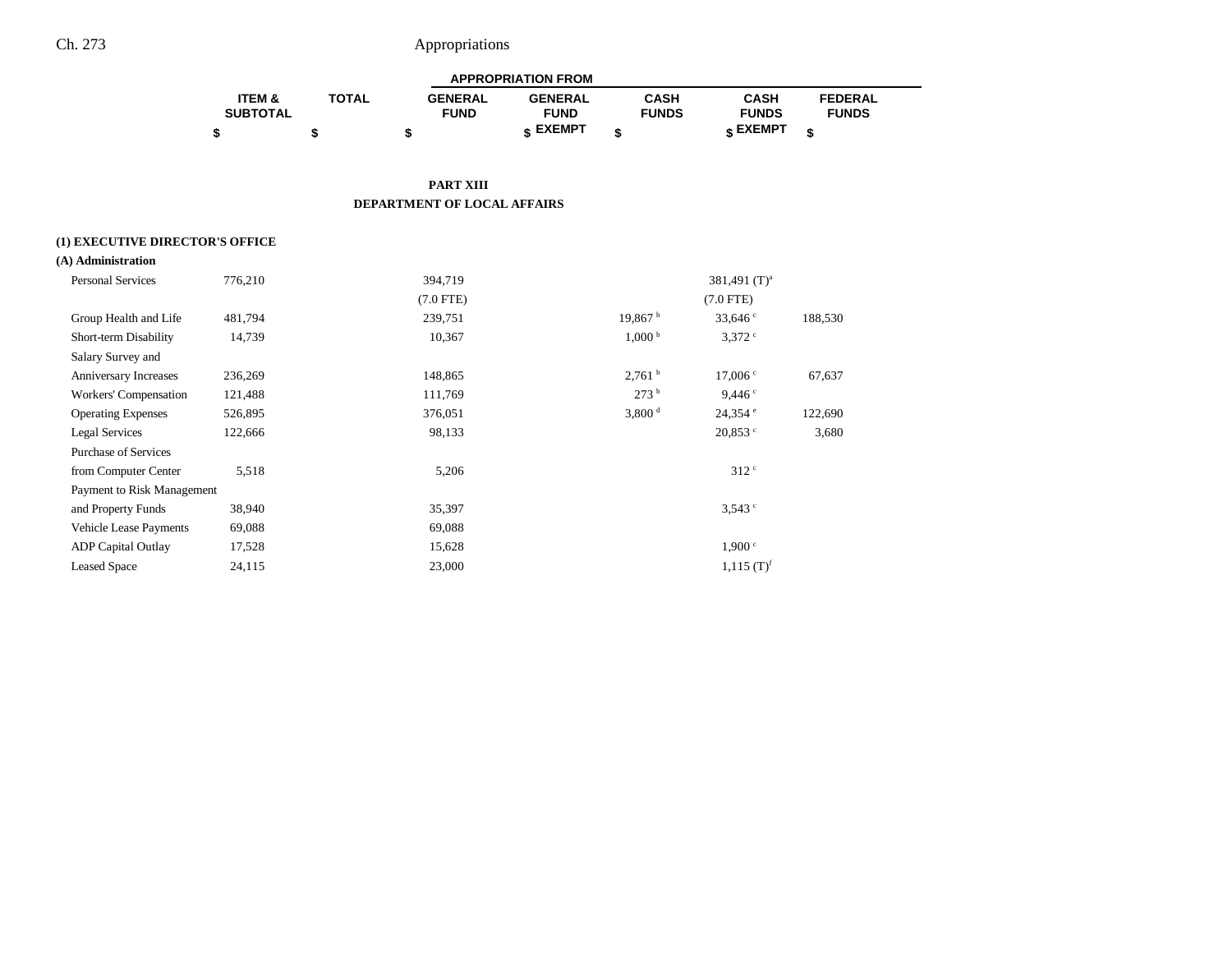| Capitol Complex      |           |         |                    |                        |         |
|----------------------|-----------|---------|--------------------|------------------------|---------|
| <b>Leased Space</b>  | 296,663   | 263,719 |                    | $8,760$ s              | 24,184  |
| Youth Services Corps | 750,000   |         |                    |                        | 750,000 |
| <b>Indirect Cost</b> |           |         |                    |                        |         |
| Assessment           | 381,491   |         | 1.359 <sup>h</sup> | $380.132$ <sup>i</sup> |         |
|                      | 3,863,404 |         |                    |                        |         |

<sup>a</sup> This amount shall be from indirect cost recoveries.

<sup>b</sup> These amounts shall be from various sources of cash funds.

c These amounts shall be from various sources of exempt cash funds.

d This amount shall be from the Limited Gaming Fund.

e Of this amount, \$17,207(T) shall be from state agency user charges for the Automated Mapping System, and \$7,147 shall be from the State Lottery Fund.

f Of this amount, \$743 shall be from the Local Government Severance Tax Fund, and \$372 shall be from the Local Government Mineral Impact Fund.

g Of this amount, \$5,264(T) shall be from the Local Government Severance Tax Fund, \$2,632(T) shall be from the Local Government Mineral Impact Fund, and \$864 shall be

from the State Lottery Fund.

h This amount shall be from Local Utility Management Assistance funds.

<sup>i</sup> Of this amount, \$114,943(T) shall be from the Office of Emergency Management appropriation, \$81,030(T) shall be from the Department of Energy Weatherization Program

appropriation, \$59,425(T) shall be from the Office of Rural Job Training appropriation, \$30,113(T) shall be from the Local Government Severance Tax Fund, \$27,626(T) shall

be from the HUD Programs appropriation, \$19,095(T) shall be from the Community Services Block Grant appropriation, \$19,095(T) shall be from the Community Development

Block Grant appropriation, \$14,413(T) shall be from the Local Government Mineral Impact Fund, \$7,597 shall be from the State Lottery Fund, and \$6,795 shall be from Local

Utility Management Assistance funds.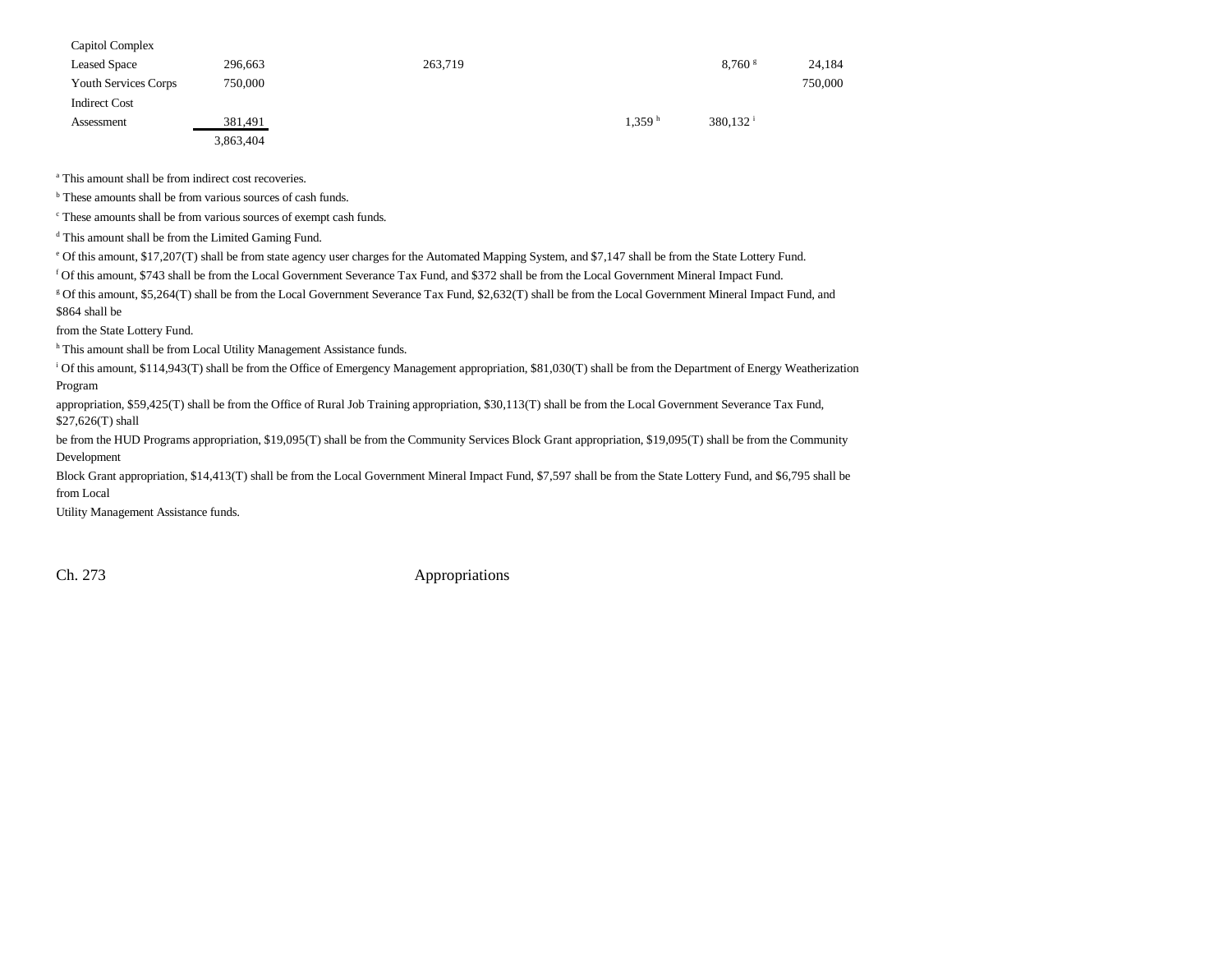|                   |              |                | <b>APPROPRIATION FROM</b> |              |              |                |
|-------------------|--------------|----------------|---------------------------|--------------|--------------|----------------|
| <b>ITEM &amp;</b> | <b>TOTAL</b> | <b>GENERAL</b> | <b>GENERAL</b>            | CASH         | CASH         | <b>FEDERAL</b> |
| <b>SUBTOTAL</b>   |              | <b>FUND</b>    | <b>FUND</b>               | <b>FUNDS</b> | <b>FUNDS</b> | <b>FUNDS</b>   |
|                   |              |                | <b>« EXEMPT</b>           |              | e EXEMPT     |                |

#### **(B) Youth Crime Prevention and Positive Intervention Programs**

| <b>Family Development</b>    |           |           |
|------------------------------|-----------|-----------|
| Center Grants <sup>40a</sup> | 960,000   |           |
| <b>Build A Generation</b>    |           |           |
| Program Grants               | 300,000   |           |
|                              | 1,260,000 | 1,260,000 |

5,123,404

### **(2) PROPERTY TAXATION**

| Board of Assessment      |              |           |           |
|--------------------------|--------------|-----------|-----------|
| Appeals                  | 564,276      |           |           |
|                          | $(16.0$ FTE) |           |           |
| <b>Property Taxation</b> | 1,926,359    |           |           |
|                          | $(42.0$ FTE) |           |           |
| Property Tax Advisory    |              |           |           |
| Committee                | 2,447        |           |           |
| State Board              |              |           |           |
| of Equalization          | 16,254       |           |           |
|                          |              | 2,509,336 | 2.509.336 |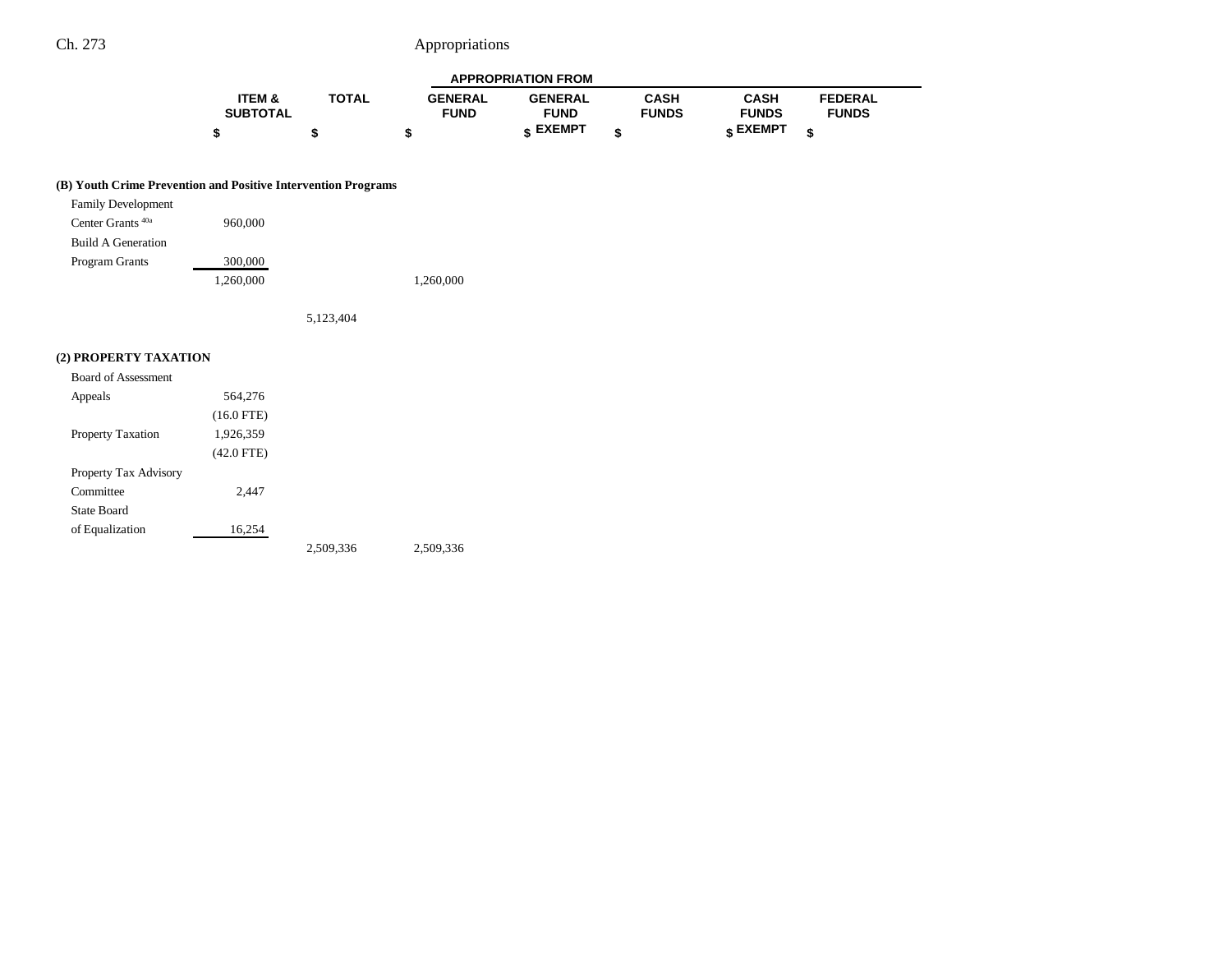#### **(3) COMMUNITY DEVELOPMENT**

**(A) Division of Housing**

| <b>Personal Services</b>        | 798,908   | 798,908      |                       |                     |             |
|---------------------------------|-----------|--------------|-----------------------|---------------------|-------------|
|                                 |           | $(15.0$ FTE) |                       |                     |             |
| Factory Built Commercial        |           |              |                       |                     |             |
| <b>Buildings Inspections</b>    | 67,903    |              | $67,903$ <sup>a</sup> |                     |             |
|                                 |           |              | $(1.0$ FTE)           |                     |             |
| HUD Programs -                  |           |              |                       |                     |             |
| Personal Services <sup>97</sup> | 195,387   |              |                       |                     | 195,387     |
|                                 |           |              |                       |                     | $(5.7$ FTE) |
| Housing Rehabilitation          |           |              |                       |                     |             |
| and Construction Grants         | 600,000   | 600,000      |                       |                     |             |
| Section 8 Grants                | 2,370,889 |              |                       |                     | 2,370,889   |
| Housing Assistance              |           |              |                       |                     |             |
| Voucher Program                 | 1,695,360 |              |                       |                     | 1,695,360   |
| <b>Emergency Shelter</b>        |           |              |                       |                     |             |
| Program                         | 606,080   |              |                       |                     | 606,080     |
| <b>HUD Housing</b>              | 3,953,117 |              |                       |                     | 3,953,117   |
| Assistance                      |           |              |                       |                     |             |
| Low Income Energy               |           |              |                       |                     |             |
| Assistance Program              | 3,500,000 |              |                       | 3,500,000 $(T)^{b}$ |             |
| Department of Energy            |           |              |                       |                     |             |
| Weatherization Program          |           |              |                       |                     |             |
| Administration,                 |           |              |                       |                     |             |
| Training, and Technical         |           |              |                       |                     |             |
| Assistance                      | 575,000   |              |                       |                     | 575,000     |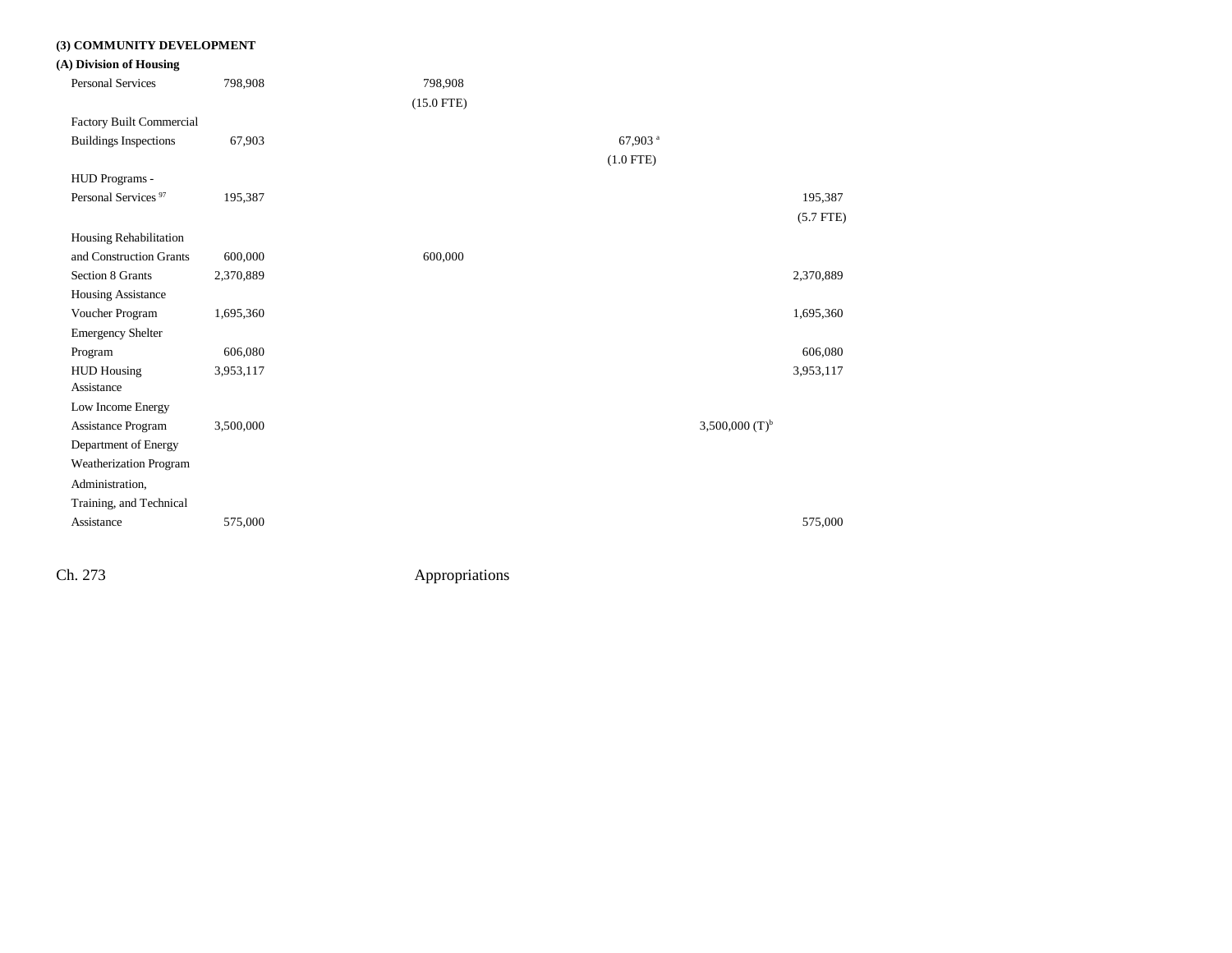|                                                                                                                                                                                                                                      |                                      |              |                               | <b>APPROPRIATION FROM</b>     |                             |                             |                                |
|--------------------------------------------------------------------------------------------------------------------------------------------------------------------------------------------------------------------------------------|--------------------------------------|--------------|-------------------------------|-------------------------------|-----------------------------|-----------------------------|--------------------------------|
|                                                                                                                                                                                                                                      | <b>ITEM &amp;</b><br><b>SUBTOTAL</b> | <b>TOTAL</b> | <b>GENERAL</b><br><b>FUND</b> | <b>GENERAL</b><br><b>FUND</b> | <b>CASH</b><br><b>FUNDS</b> | <b>CASH</b><br><b>FUNDS</b> | <b>FEDERAL</b><br><b>FUNDS</b> |
|                                                                                                                                                                                                                                      | \$                                   | \$           | \$                            | \$ EXEMPT                     | \$                          | \$ EXEMPT                   | \$                             |
| <b>Weatherization Grants</b>                                                                                                                                                                                                         | 3,525,500<br>17,888,144              |              |                               |                               |                             |                             | $(12.0$ FTE)<br>3,525,500      |
| <sup>a</sup> This amount shall be from the Nonresidential Structure Regulation Fund pursuant to Section 24-32-1905, C.R.S.<br><sup>b</sup> This amount shall be from federal funds appropriated in the Department of Human Services. |                                      |              |                               |                               |                             |                             |                                |
|                                                                                                                                                                                                                                      |                                      |              |                               |                               |                             |                             |                                |
| (B) Division of Local Government                                                                                                                                                                                                     |                                      |              |                               |                               |                             |                             |                                |
| <b>Personal Services</b>                                                                                                                                                                                                             | 1,034,583                            |              | 1,014,880                     |                               | $15,703$ <sup>a</sup>       | 4,000 $(T)^{b}$             |                                |
|                                                                                                                                                                                                                                      |                                      |              | $(18.7$ FTE)                  |                               | $(0.5$ FTE)                 |                             |                                |
| <b>Local Utility Management</b>                                                                                                                                                                                                      |                                      |              |                               |                               |                             |                             |                                |
| Assistance                                                                                                                                                                                                                           | 59,522                               |              |                               |                               | 9.920 c                     | 49,602 $^{\rm d}$           |                                |
|                                                                                                                                                                                                                                      |                                      |              |                               |                               | $(0.3$ FTE)                 | $(1.2$ FTE)                 |                                |
| <b>Local Government</b>                                                                                                                                                                                                              |                                      |              |                               |                               |                             |                             |                                |
| <b>Training Seminars</b>                                                                                                                                                                                                             | 40,000                               |              |                               |                               | 40,000 $^{\circ}$           |                             |                                |
| <b>Bond Allocation</b>                                                                                                                                                                                                               |                                      |              |                               |                               |                             |                             |                                |
| Committee                                                                                                                                                                                                                            | 2,850                                |              | 2,850                         |                               |                             |                             |                                |
| Nonrated Public                                                                                                                                                                                                                      |                                      |              |                               |                               |                             |                             |                                |
| Securities                                                                                                                                                                                                                           | 15,000                               |              |                               |                               | $15,000$ <sup>f</sup>       |                             |                                |
|                                                                                                                                                                                                                                      |                                      |              |                               |                               | $(0.5$ FTE)                 |                             |                                |

1,151,955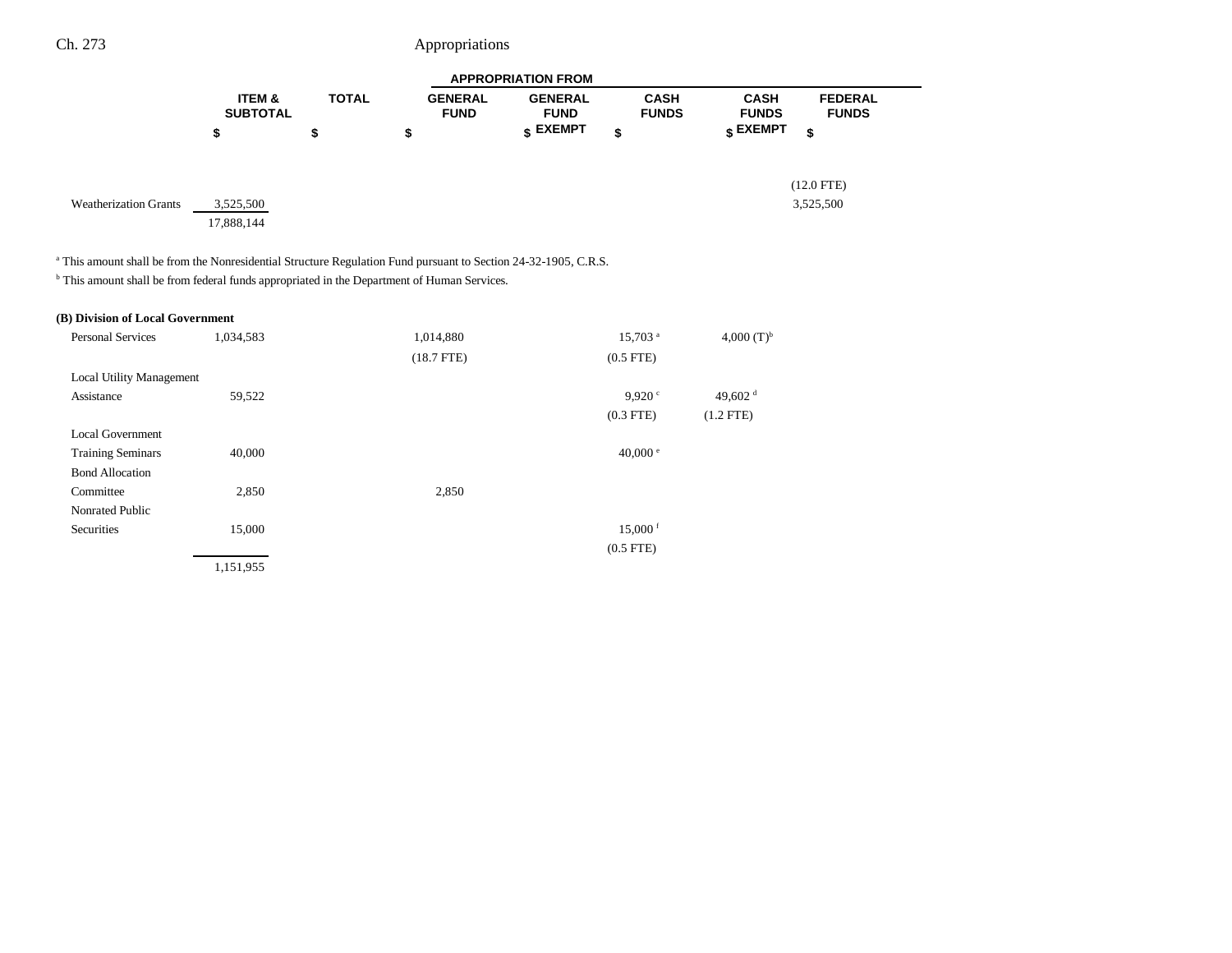<sup>a</sup> This amount shall be from user charges for the Automated Mapping System.

**b** This amount shall be from state agency user charges for the Automated Mapping System.

c This amount shall be from the Colorado Water Resources and Power Development Authority pursuant to Section 37-95-107.6, C.R.S.

<sup>d</sup> This amount shall be from federal funds received from the Colorado Water Resources and Power Development Authority pursuant to Section 37-95-107.6, C.R.S.

e This amount shall be from fees paid by seminar participants.

f This amount shall be from the Nonrated Public Securities Cash Fund pursuant to Section 11-58-106(5), C.R.S.

#### **(C) Conservation Trust Fund**

| <b>Personal Services</b>           | 51,003     |                           |
|------------------------------------|------------|---------------------------|
|                                    | (1.0 FTE)  |                           |
| Conservation Trust Fund 21,455,900 |            |                           |
|                                    | 21,506,903 | $21,506,903$ <sup>a</sup> |

<sup>a</sup> This amount shall be from the State Lottery Fund pursuant to Section 24-35-210(4)(b), C.R.S.

#### **(D) Contiguous County Limited Gaming Impact Fund**

| <b>Personal Services</b> | 33,345      |
|--------------------------|-------------|
|                          | $(0.7$ FTE) |
| Grants                   | 1,900,000   |
|                          | 1,933,345   |

<sup>a</sup> This amount shall be from the Contiguous County Limited Gaming Impact Fund pursuant to Section 12-47.1-1401, C.R.S.

42,480,347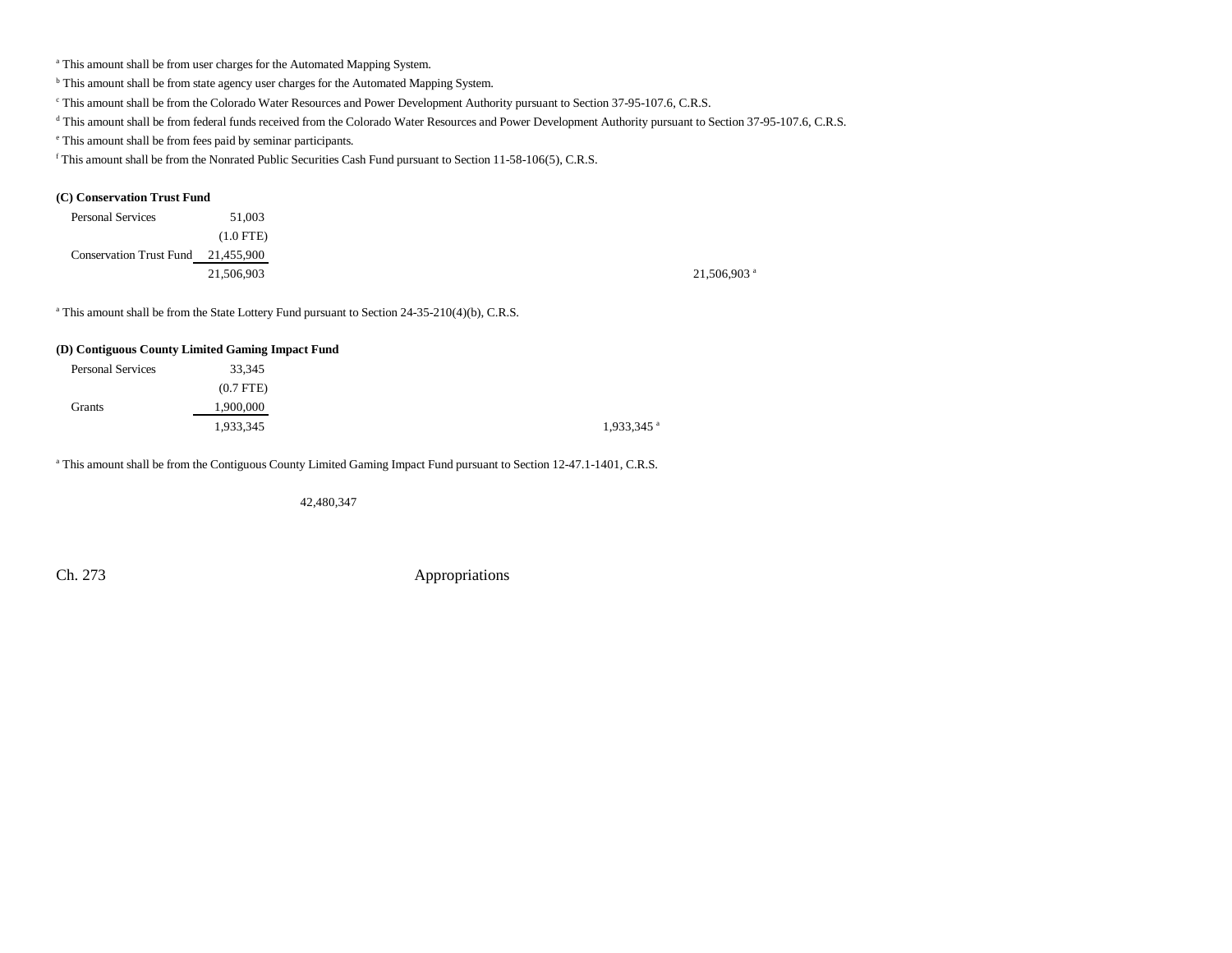٠

|                                                                                      |                                      |              |                               | <b>APPROPRIATION FROM</b>     |                                       |                                    |                                |
|--------------------------------------------------------------------------------------|--------------------------------------|--------------|-------------------------------|-------------------------------|---------------------------------------|------------------------------------|--------------------------------|
|                                                                                      | <b>ITEM &amp;</b><br><b>SUBTOTAL</b> | <b>TOTAL</b> | <b>GENERAL</b><br><b>FUND</b> | <b>GENERAL</b><br><b>FUND</b> | <b>CASH</b><br><b>FUNDS</b>           | <b>CASH</b><br><b>FUNDS</b>        | <b>FEDERAL</b><br><b>FUNDS</b> |
|                                                                                      | \$                                   | \$           | \$                            | \$ EXEMPT                     | \$                                    | \$ EXEMPT                          | \$                             |
| (4) ECONOMIC DEVELOPMENT                                                             |                                      |              |                               |                               |                                       |                                    |                                |
| (A) Community Development                                                            |                                      |              |                               |                               |                                       |                                    |                                |
| (1) Field Services                                                                   |                                      |              |                               |                               |                                       |                                    |                                |
| Program Costs                                                                        | 1,690,910                            |              | 838,208                       |                               |                                       | $378,142$ (T) <sup>a</sup>         | 474,560                        |
|                                                                                      |                                      |              | $(12.0$ FTE)                  |                               |                                       | $(6.0$ FTE)                        | $(8.3$ FTE)                    |
| (2) Office of Emergency Management<br>Program Costs                                  | 4,303,766                            |              |                               |                               | $100,000$ <sup>a</sup><br>$(0.5$ FTE) | 24,801 <sup>b</sup><br>$(0.5$ FTE) | 4,178,965<br>$(19.5$ FTE)      |
| <sup>a</sup> This amount shall be from local government emergency training programs. |                                      |              |                               |                               |                                       |                                    |                                |
| <sup>b</sup> This amount shall be from the Highway Users Tax Fund.                   |                                      |              |                               |                               |                                       |                                    |                                |
| $(3)$ Grants                                                                         |                                      |              |                               |                               |                                       |                                    |                                |
| <b>Community Services</b>                                                            |                                      |              |                               |                               |                                       |                                    |                                |
| <b>Block Grant</b>                                                                   | 3,500,000                            |              |                               |                               |                                       |                                    | 3,500,000                      |
| <b>Community Development</b>                                                         |                                      |              |                               |                               |                                       |                                    |                                |
| <b>Block Grant</b>                                                                   | 13,000,000                           |              |                               |                               |                                       |                                    | 13,000,000                     |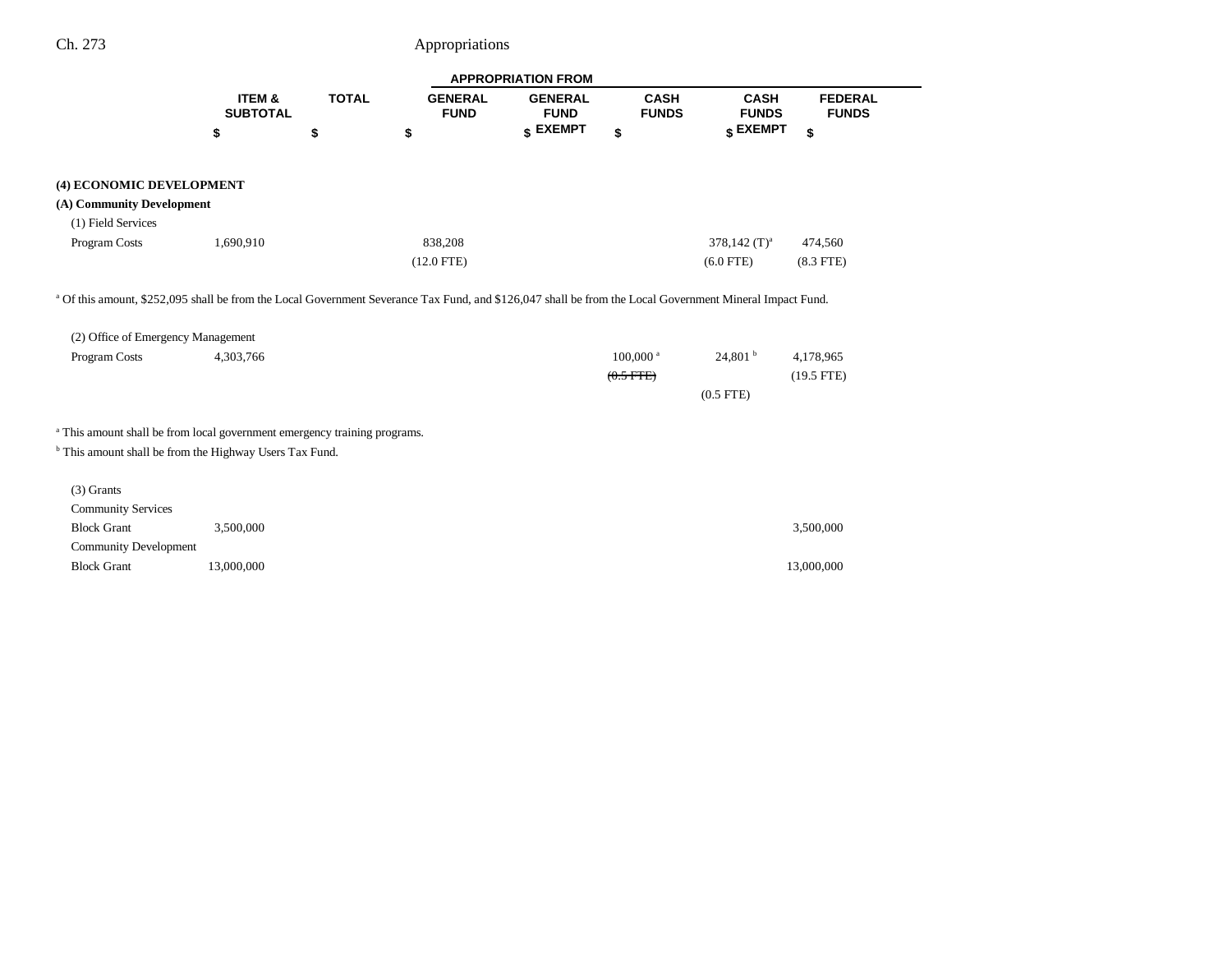| 17.500,000<br>Severance Tax Funds    | $12.500.000$ <sup>a</sup> | $5,000,000$ b  |
|--------------------------------------|---------------------------|----------------|
| 12,600,000<br>Mineral Impact Funds   |                           | $12,600,000$ c |
| <b>Rural Development</b>             |                           |                |
| 125,000<br><b>Coordination Grant</b> |                           | 125,000        |
| 46,725,000                           |                           |                |

<sup>a</sup> This amount shall be from the Local Government Severance Tax Fund pursuant to Section 39-29-110(1)(a), C.R.S.

<sup>b</sup> This amount shall be from reserves in the Local Government Severance Tax Fund.

<sup>c</sup> This amount shall be from the Local Government Mineral Impact Fund pursuant to Section 34-63-102(5)(a), C.R.S., which is comprised of federal mineral leasing revenues.

| (4) Office of Rural Job Training |           |                              |
|----------------------------------|-----------|------------------------------|
| Program Costs                    | 9,566,280 | $9,566,280$ (T) <sup>a</sup> |
|                                  |           | $(49.0$ FTE)                 |

<sup>a</sup> This amount shall be from federal funds appropriated in the Office of the Governor.

| (B) Economic Development<br>(1) Motion Picture and |         |                |                       |
|----------------------------------------------------|---------|----------------|-----------------------|
| <b>Television Production</b>                       |         |                |                       |
| Program Costs                                      | 364,837 | 364,837        |                       |
|                                                    |         | $(6.0$ FTE)    |                       |
| (2) Colorado Tourism<br>Board                      |         |                |                       |
| Colorado Welcome<br>Centers                        | 310,000 | 250,000        | $60,000$ <sup>a</sup> |
| Ch. 273                                            |         | Appropriations |                       |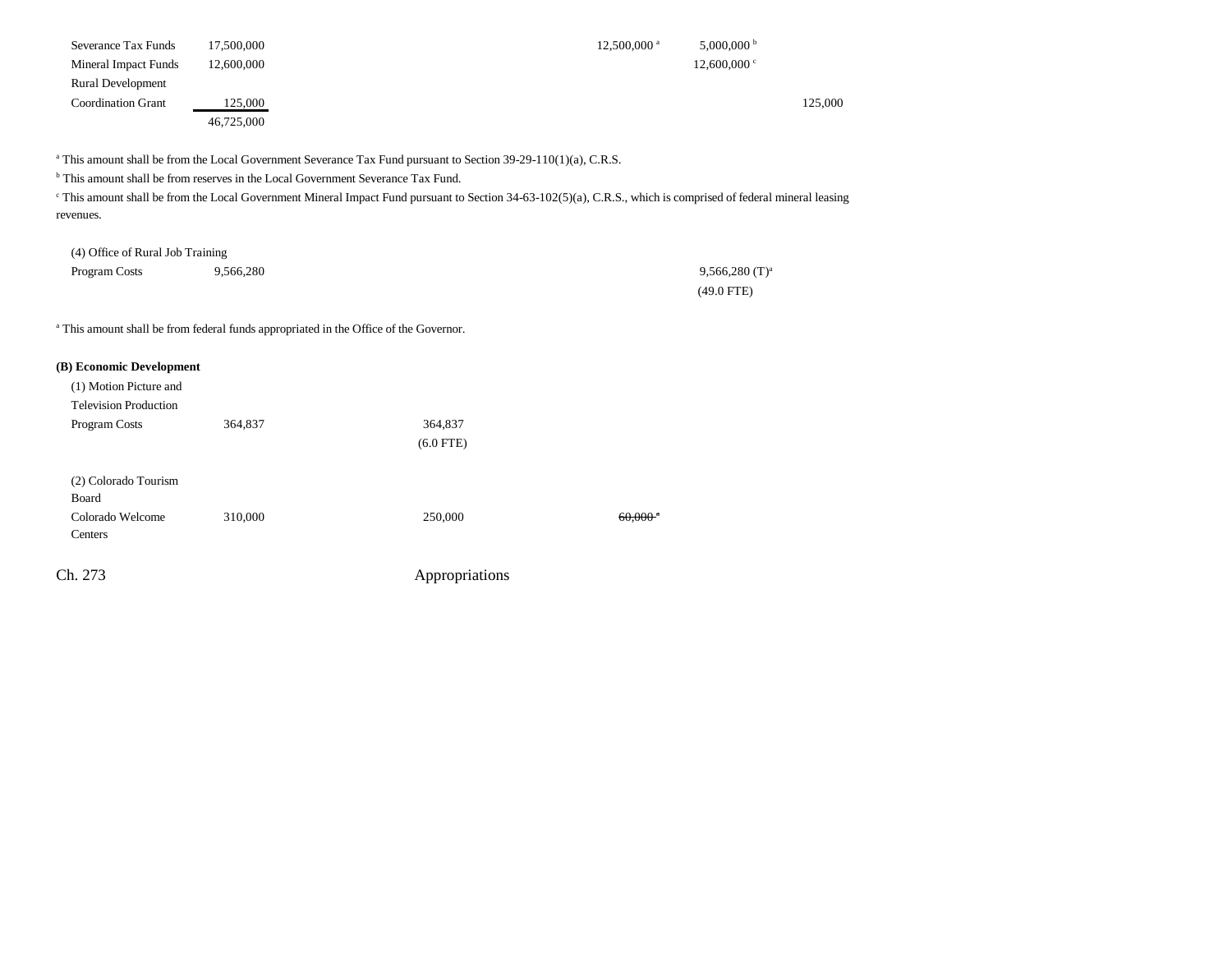|                                  | <b>APPROPRIATION FROM</b> |              |                               |                                  |                             |                             |                                |  |
|----------------------------------|---------------------------|--------------|-------------------------------|----------------------------------|-----------------------------|-----------------------------|--------------------------------|--|
|                                  | ITEM &<br><b>SUBTOTAL</b> | <b>TOTAL</b> | <b>GENERAL</b><br><b>FUND</b> | <b>GENERAL</b><br><b>FUND</b>    | <b>CASH</b><br><b>FUNDS</b> | <b>CASH</b><br><b>FUNDS</b> | <b>FEDERAL</b><br><b>FUNDS</b> |  |
|                                  | \$                        | \$           | \$                            | $\boldsymbol{\mathsf{s}}$ EXEMPT | \$                          | $_{\$}$ EXEMPT<br>\$        |                                |  |
|                                  |                           |              |                               |                                  |                             |                             |                                |  |
|                                  |                           |              |                               |                                  |                             | $60,000$ <sup>a</sup>       |                                |  |
|                                  |                           |              | $(5.8$ FTE)                   |                                  |                             |                             |                                |  |
| Production and Distribution of   |                           |              |                               |                                  |                             |                             |                                |  |
| State Highway Maps <sup>98</sup> | 80,000                    |              |                               |                                  |                             | 80,000 <sup>b</sup>         |                                |  |
| Other Program Costs              | 500,000                   |              |                               |                                  |                             | 500,000 $(T)^c$             |                                |  |
|                                  | 890,000                   |              |                               |                                  |                             |                             |                                |  |

a This amount shall be from RESERVES IN the Colorado Tourism Promotion Fund.

<sup>b</sup> This amount shall be from various sources of exempt cash funds, including grants and donations, competitive grants that may be received from the Economic Development

Commission, and moneys that may be received from the Department of Transportation.

c This amount shall be from grants and donations.

| (3) Economic Development Commission |           |           |
|-------------------------------------|-----------|-----------|
| General Economy Incentives          |           |           |
| and Marketing <sup>99</sup>         | 1,350,000 | 1,350,000 |
| Defense Industry Related            |           |           |
| Incentives and                      | 500,000   | 500,000   |
| Marketing                           |           |           |
|                                     | 1,850,000 |           |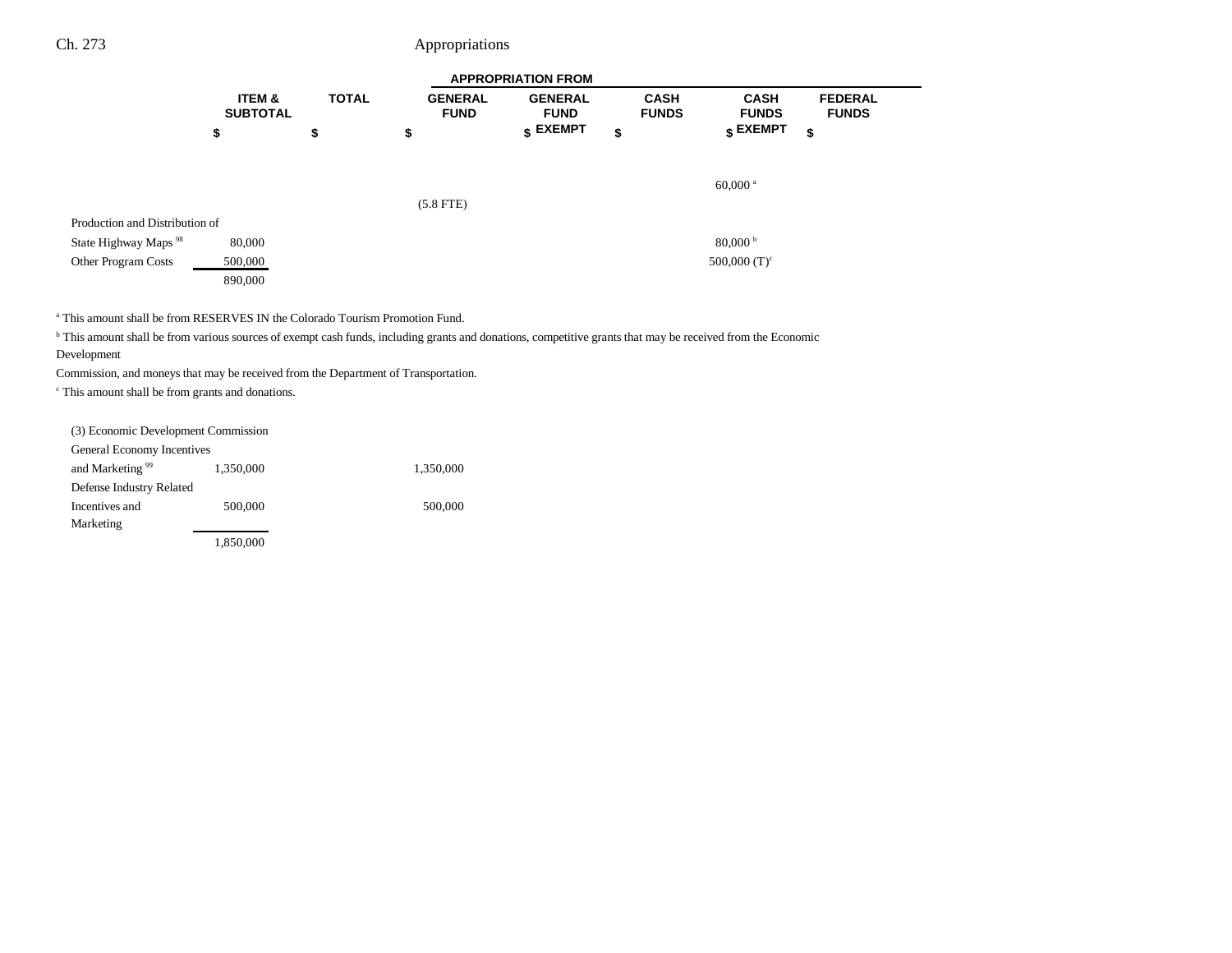| (4) Colorado Housing and Finance Authority  |                      |                                                                                                                                                                                 |                        |                            |         |
|---------------------------------------------|----------------------|---------------------------------------------------------------------------------------------------------------------------------------------------------------------------------|------------------------|----------------------------|---------|
| <b>Waste Tire Recycling</b>                 |                      |                                                                                                                                                                                 |                        |                            |         |
| Development                                 | 2,705,365            |                                                                                                                                                                                 | 2,705,365 <sup>a</sup> |                            |         |
|                                             |                      | <sup>a</sup> This amount shall be from the Waste Tire Recycling Development Cash Fund pursuant to Section 25-17-202(3), C.R.S.                                                  |                        |                            |         |
| (C) Economic Development Programs           |                      |                                                                                                                                                                                 |                        |                            |         |
| (1) Department of Agriculture               |                      |                                                                                                                                                                                 |                        |                            |         |
| <b>Agriculture Marketing</b>                | 603,331 <sup>a</sup> | 535,653                                                                                                                                                                         |                        | $67,678$ (T) <sup>b</sup>  |         |
|                                             |                      | <sup>a</sup> This subtotal does not include \$63,607 of fees for services and cash raised for economic development programs which is appropriated directly in the Department of |                        |                            |         |
| Agriculture, Agricultural Markets Division. |                      |                                                                                                                                                                                 |                        |                            |         |
|                                             |                      | <sup>b</sup> This amount shall be from competitive grants that may be received from the Economic Development Commission.                                                        |                        |                            |         |
| (2) Governor's Office of                    |                      |                                                                                                                                                                                 |                        |                            |         |
| Economic Development                        |                      |                                                                                                                                                                                 |                        |                            |         |
| Administration                              | 227,271              | 224,403                                                                                                                                                                         |                        | $2,868$ (T) <sup>a</sup>   |         |
| <b>Business Development</b>                 | 1,044,594            | 855,838                                                                                                                                                                         | $50,000$ b             | $28,756$ (T) <sup>c</sup>  | 110,000 |
| Defense Conversion and                      |                      |                                                                                                                                                                                 |                        |                            |         |
| <b>Retention Council</b>                    | 650,000              |                                                                                                                                                                                 |                        | $650,000$ (T) <sup>c</sup> |         |
| <b>Grand Junction</b>                       |                      |                                                                                                                                                                                 |                        |                            |         |
| Satellite Office                            | 48,918               | 48,918                                                                                                                                                                          |                        |                            |         |
| Colorado First                              | 70,267               | 70,267                                                                                                                                                                          |                        |                            |         |
| <b>Minority Business Office</b>             | 148,123              | 138,123                                                                                                                                                                         | $10,000$ <sup>d</sup>  |                            |         |
| <b>Small Business</b>                       |                      |                                                                                                                                                                                 |                        |                            |         |
| Assistance                                  | 174,474              | 174,474                                                                                                                                                                         |                        |                            |         |
|                                             |                      |                                                                                                                                                                                 |                        |                            |         |
| Ch. 273                                     |                      | Appropriations                                                                                                                                                                  |                        |                            |         |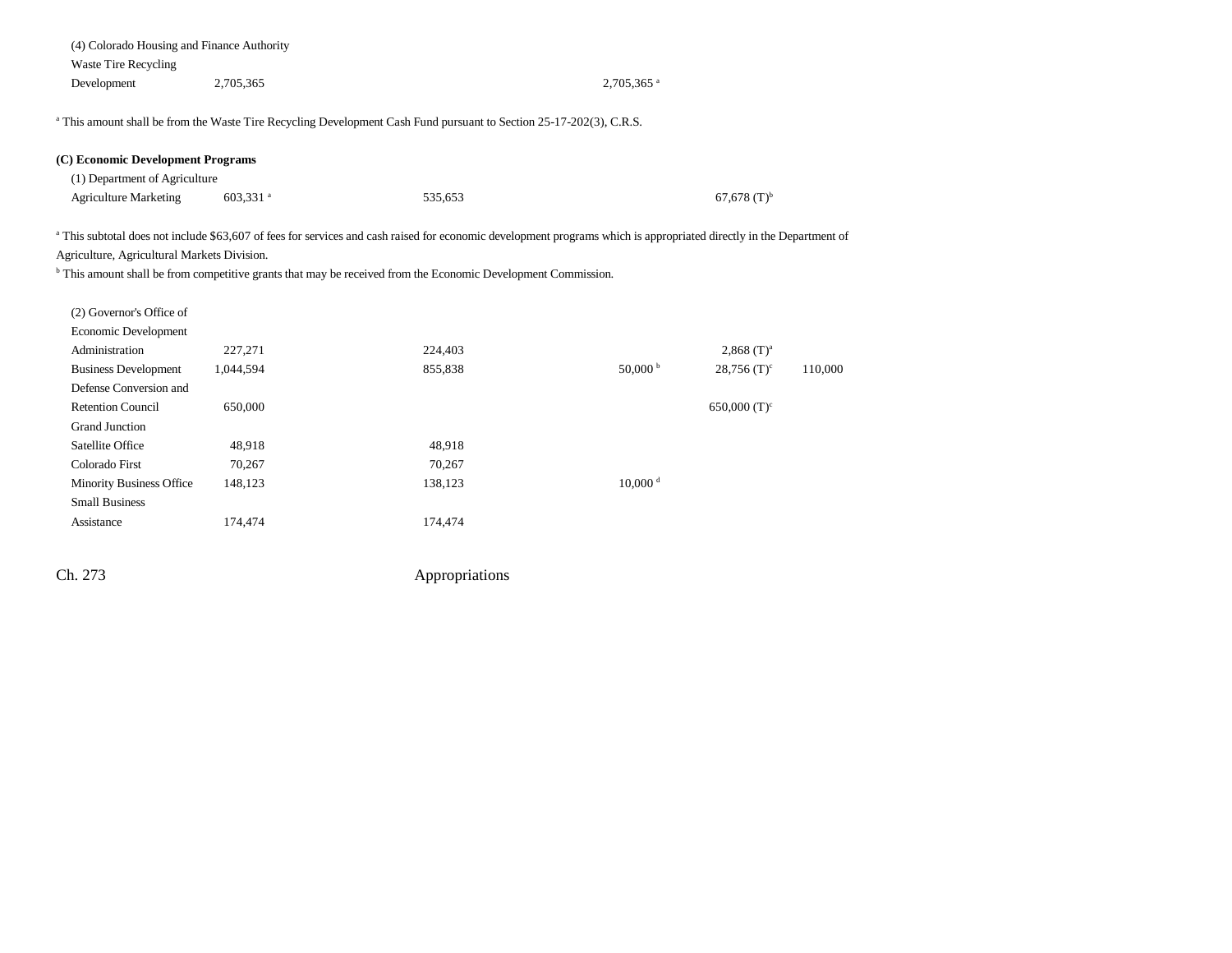|                                                                                                                            | <b>APPROPRIATION FROM</b> |              |                               |                               |                             |                             |                                |  |
|----------------------------------------------------------------------------------------------------------------------------|---------------------------|--------------|-------------------------------|-------------------------------|-----------------------------|-----------------------------|--------------------------------|--|
|                                                                                                                            | ITEM &<br><b>SUBTOTAL</b> | <b>TOTAL</b> | <b>GENERAL</b><br><b>FUND</b> | <b>GENERAL</b><br><b>FUND</b> | <b>CASH</b><br><b>FUNDS</b> | <b>CASH</b><br><b>FUNDS</b> | <b>FEDERAL</b><br><b>FUNDS</b> |  |
|                                                                                                                            | \$                        | \$           | \$                            | \$ EXEMPT                     | \$                          | \$ EXEMPT                   | \$                             |  |
| Leading Edge Program                                                                                                       |                           |              |                               |                               |                             |                             |                                |  |
| Grants                                                                                                                     | 140,000                   |              | 64,569                        |                               |                             | $75,431$ $^{\circ}$         |                                |  |
| <b>Small Business</b>                                                                                                      |                           |              |                               |                               |                             |                             |                                |  |
| <b>Development Centers</b>                                                                                                 | 1,162,169                 |              | 54,200                        |                               |                             |                             | 1,107,969                      |  |
| <b>International Trade</b>                                                                                                 |                           |              |                               |                               |                             |                             |                                |  |
| Office                                                                                                                     | 1,180,643                 |              | 1,118,643                     |                               | 62,000 $f$                  |                             |                                |  |
|                                                                                                                            | 4,846,459                 |              |                               |                               |                             |                             |                                |  |
| <sup>a</sup> This amount shall be from indirect cost recoveries.                                                           |                           |              |                               |                               |                             |                             |                                |  |
| <sup>b</sup> This amount shall be from fees collected for the Gateway Economic Development computer network.               |                           |              |                               |                               |                             |                             |                                |  |
| <sup>c</sup> These amounts shall be from competitive grants that may be received from the Economic Development Commission. |                           |              |                               |                               |                             |                             |                                |  |
| <sup>d</sup> This amount shall be from the Minority Business Fund pursuant to Section 24-49.5-104, C.R.S.                  |                           |              |                               |                               |                             |                             |                                |  |
| <sup>e</sup> This amount shall be from grants and donations.                                                               |                           |              |                               |                               |                             |                             |                                |  |
| <sup>f</sup> This amount shall be from various fees collected.                                                             |                           |              |                               |                               |                             |                             |                                |  |
| (3) Department of Regulatory Agencies                                                                                      |                           |              |                               |                               |                             |                             |                                |  |
| Office of Regulatory Reform                                                                                                |                           |              |                               |                               |                             |                             |                                |  |
| Program Costs                                                                                                              | 279,586                   |              | 169,054                       |                               | <del>95.532</del> *         |                             |                                |  |
|                                                                                                                            | 254,586                   |              |                               |                               | 85,532 <sup>a</sup>         |                             |                                |  |

<sup>a</sup> Of this amount, \$85,532 THIS AMOUNT shall be from the Stationary Sources Control Fund pursuant to Section 25-7-114.6, C.R.S., and \$10,000 shall be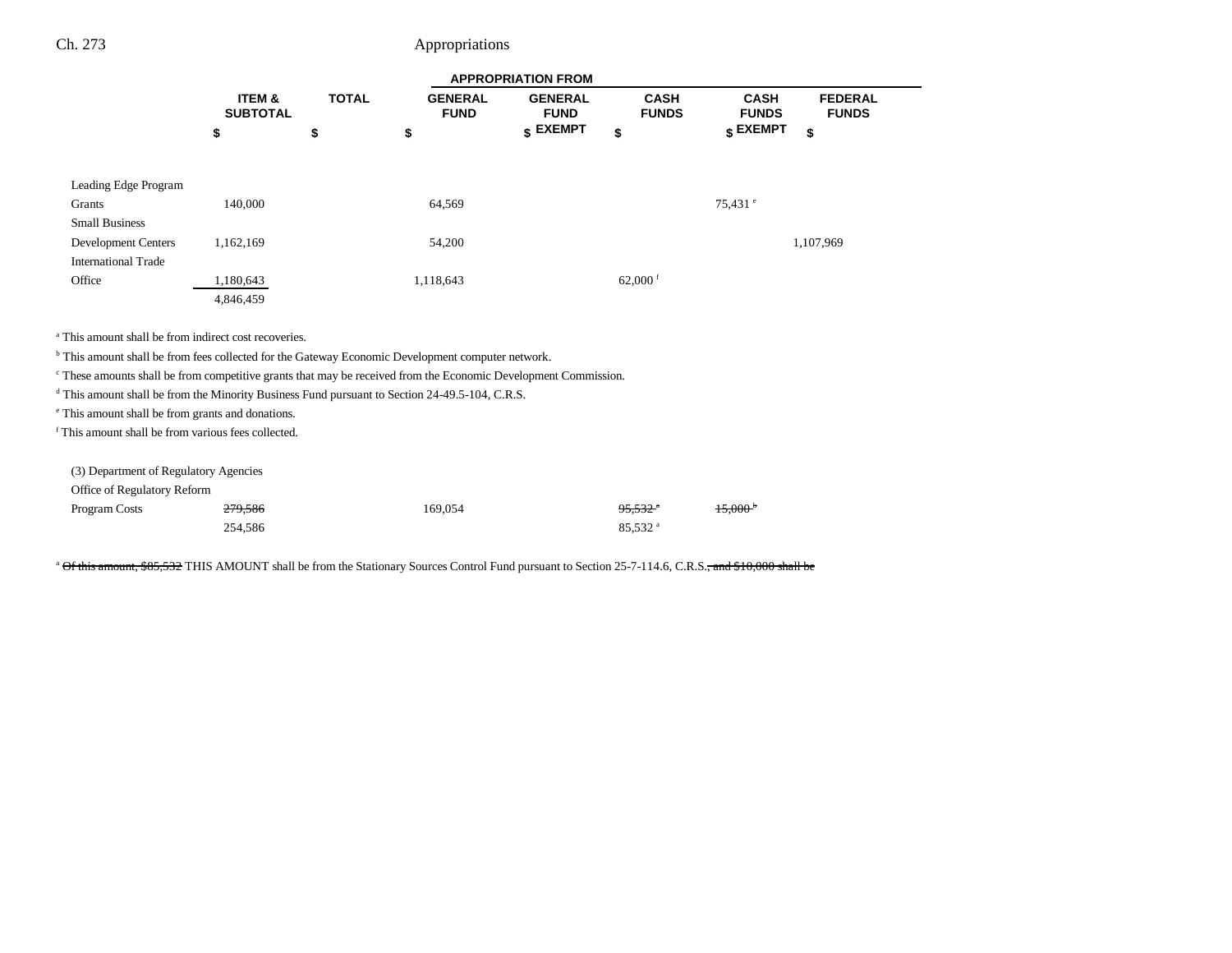from nonstate government sources. Included in this amount is \$11,645 of indirect cost recoveries.

<sup>b</sup> This amount shall be from grants and donations. For purposes of complying with the limitation on

State Constitution, these moneys are included for informational purposes as they are continuously appropriated by a permanent statute or constitutional provision.

| (4) Department of Higher Education |           |               |              |              |                           |              |
|------------------------------------|-----------|---------------|--------------|--------------|---------------------------|--------------|
| Colorado Advanced                  |           |               |              |              |                           |              |
| <b>Technology Institute</b>        |           |               |              |              |                           |              |
| Program Costs                      | 3,571,776 |               | 3,571,776    |              |                           |              |
|                                    |           |               |              |              |                           |              |
|                                    |           | 77,397,310    |              |              |                           |              |
|                                    |           | 77,372,310    |              |              |                           |              |
|                                    |           |               |              |              |                           |              |
| <b>TOTALS PART XIII</b>            |           |               |              |              |                           |              |
| (LOCAL AFFAIRS) <sup>8</sup>       |           | \$127,510,397 | \$18,306,630 | \$17,693,828 | $$54,935,391$ *           | \$36,574,548 |
|                                    |           | \$127,485,397 |              | \$17,623,828 | \$54,980,391 <sup>a</sup> |              |

<sup>a</sup>Of this amount, \$15,471,173 contains a (T) notation, and \$24,801 is from the Highway Users Tax Fund pursuant to Section 43-4-201(3)(a), C.R.S.

**FOOTNOTES** -- The following statements are referenced to the numbered footnotes throughout section 2.

- 8(Governor lined through this provision. See. L. 94, p. 3100.)
- 40a Department of Human Services, Executive Director's Office, Family Development Centers; and Department of Local Affairs, Executive Director's Office, Youth Crime Prevention and Positive Intervention Programs, Family Development Center Grants -- It is the intent of the General Assembly that, in providing funding for family development centers, the Department of Human Services follow the criteria defined in Section 26-18-105, C.R.S., emphasizing funding to low income neighborhoods, or neighborhoods with a high level of unemployment or a high rate of crime.
- 97 (Governor lined through this provision. See L. 94, p. 3101.)
- 98 Department of Local Affairs, Economic Development, Economic Development, Colorado Tourism Board, Production and Distribution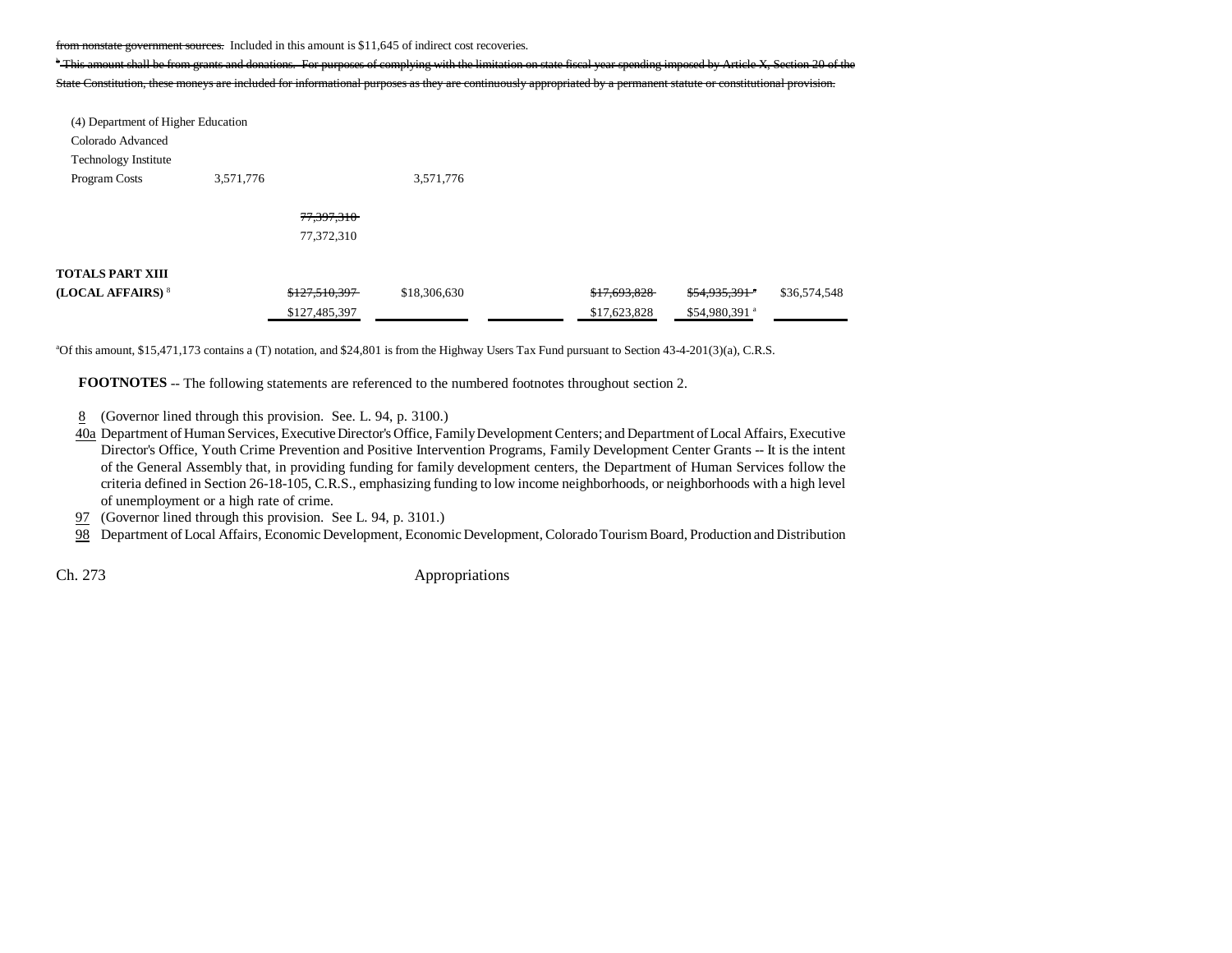| <b>APPROPRIATION FROM</b> |              |                |                 |              |                 |                |  |  |  |
|---------------------------|--------------|----------------|-----------------|--------------|-----------------|----------------|--|--|--|
| <b>ITEM &amp;</b>         | <b>TOTAL</b> | <b>GENERAL</b> | <b>GENERAL</b>  | <b>CASH</b>  | <b>CASH</b>     | <b>FEDERAL</b> |  |  |  |
| <b>SUBTOTAL</b>           |              | <b>FUND</b>    | <b>FUND</b>     | <b>FUNDS</b> | <b>FUNDS</b>    | <b>FUNDS</b>   |  |  |  |
|                           |              | ۰D             | <b>« EXEMPT</b> |              | <b>« EXEMPT</b> |                |  |  |  |

of State Highway Maps -- It is the intent of the General Assembly that the Board may apply for and receive funding from the Economic Development Commission and from the Department of Transportation for costs associated with the production and distribution of state highway maps.

99 Department of Local Affairs, Economic Development, Economic Development, Economic Development Commission, General Economy Incentives and Marketing -- It is the intent of the General Assembly to coordinate marketing programs through the Economic Development Commission. Departments and agencies seeking funds for marketing activities should submit proposals which will compete with other proposals for funding. It is the intent of the General Assembly that, wherever possible, marketing funds be combined to achieve a more coordinated and effective outcome.